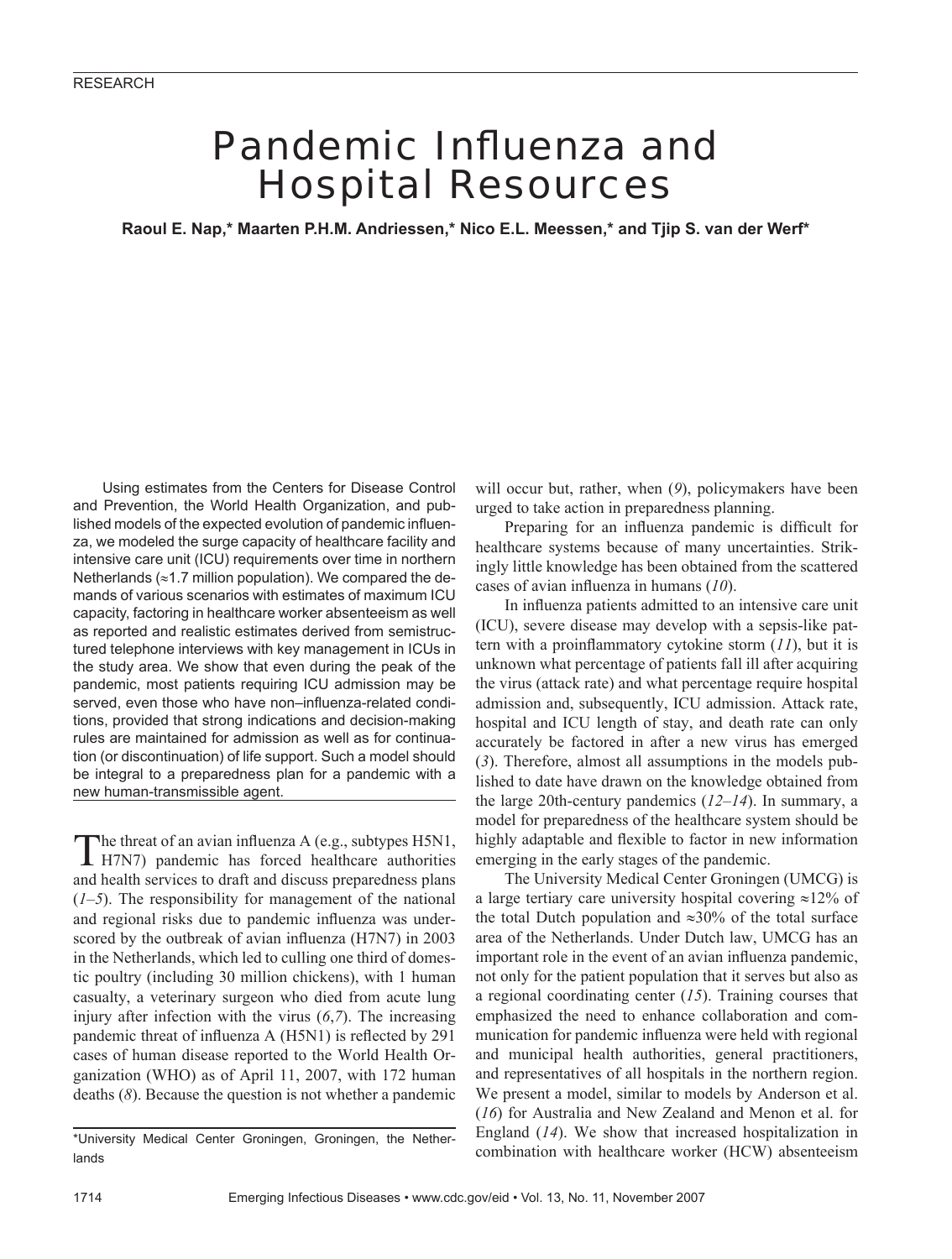will have a substantial, but in our model manageable, effect on hospital and ICU bed occupancy. Furthermore, we discuss the choices to be made for ongoing, non–influenzarelated emergencies during an influenza pandemic and the effect of enhancing the contingency plans already in place. Although surge capacity of hospital resources is typically limited  $(I)$ , we explored whether, under specified assumptions and appropriate planning and training, a pandemic is manageable.

## **Methods**

We used FluSurge 2.0 (*17*) and a computer model in an Excel file developed by one of the authors to calculate the impact of an influenza pandemic in the Netherlands on hospital admission and occupancy rate of all ICU beds (i.e., those with facilities for mechanical ventilation). Data on population  $(\approx 1.7 \text{ million})$  and age distribution (Table 1) were obtained from publicly available sources. The age distribution in the Dutch population data were provided in 5-year groupings, and we therefore converted these data to an even distribution to allow for calculations with the Flu-Surge program (*14*). Data on total hospital beds, ICU beds, and number of nurses and their full-time equivalents were obtained from publicly available sources (*18*). ICU capacity was also obtained from reports from hospital administrators during training sessions for pandemic influenza in May 2006, organized by the public health authorities in the region. These data on reported ICU capacity were discussed during a semistructured telephone interview with ICU medical staff in August 2006. Using these data, we estimated the regular bed capacity and maximal surge capacity. Data on the impact of a pandemic influenza on healthcare services were adopted from the National Institute for Public Health and the Environment (RIVM) (*19*,*20*). RIVM presented tables for 25% and 50% disease attack rates, representing best and worst case scenarios. From these tables we calculated the 30% attack rate (percentage of the population that becomes ill) by linear transformation. A 30% attack rate is the most likely scenario, according to the Centers for Disease Control and Prevention, and is defined as the most likely scenario by RIVM.

We also calculated, within the model, the total number of patients admitted to the hospitals at each point in time during the pandemic. We defined the first day (day  $\theta$ ) as the moment that WHO declares human-to-human transmission (phase IV or V in the current WHO phase of pandemic

alert). We took into account the time each patient occupies a hospital or ICU bed (range 8–15 days), on the basis of experience with patients admitted to ICU with a diagnosis of pneumonia or sepsis. Finally, we incorporated estimated risk of death per patient, reducing the number of admitted patients at any one time. Because the data of the RIVM are in week blocks, we evenly distributed the number of hospital admissions and the proportion of deaths across the week days.

In our calculations, we also factored the effect of treatment (within 48 hours of infection) with antiviral medication on the spread and the impact of the pandemic, although the exact effect size is still uncertain (*14*,*21*). Antiviral medication is assumed to reduce the total number of hospital admissions by 50% and death rate by  $\approx 30\%$ .

In addition, we incorporated in the model the probable absenteeism of HCWs either due to illness or to care duties at home or in individual social environments. We assumed that HCWs will become ill at a rate similar to that of the general population. We extrapolated national population data of illness and deaths to the total number of HCWs in our HCW database.

Finally, we incorporated the effect of strict treatment decisions at the patient level on the peak occupancy rate of ICU beds. We applied a 48-hour restriction of treatment time at the ICU for patients occupying an ICU bed. We focused our preparedness plan on adults, assuming an outbreak pattern similar to that of Spanish flu (22) and severe acute respiratory syndrome (SARS), in which adolescents and adults accounted for most cases.

#### **Results**

We present the impact of a pandemic with new human-transmissible influenza on hospital resources in the northern part of the Netherlands. Using the figures of the RIVM, and assuming a 30% cumulative disease attack rate, we estimated that  $\approx$ 12% of the population will consult a general practitioner (Table 2). The percentage of persons triaged for hospital admission is 0.3%. We assumed excess deaths among these selected patients, some 50% of whom may require mechanical ventilation (Figure 1). In the northern part of the Netherlands 5,629 regular hospital beds are available. The hospitals in this region have a total of 30% (non–influenza-related) acute care, which would leave 3,940 regular hospital beds that could be made available for influenza-related hospital admissions. If the attack rate

| Table 1. Age distribution of inhabitants of 3 northern provinces in the study, the Netherlands |              |           |           |           |         |                 |  |  |  |
|------------------------------------------------------------------------------------------------|--------------|-----------|-----------|-----------|---------|-----------------|--|--|--|
|                                                                                                | Age range, y |           |           |           |         |                 |  |  |  |
| Province                                                                                       | $0 - 15$     | $16 - 24$ | $25 - 44$ | $45 - 64$ | >65     | Total, all ages |  |  |  |
| Groningen                                                                                      | 99.065       | 72.714    | 164.371   | 151.590   | 86.818  | 574.558         |  |  |  |
| Friesland                                                                                      | 125.174      | 70.397    | 174.768   | 172.600   | 99.665  | 642.604         |  |  |  |
| Drenthe                                                                                        | 92.241       | 45.885    | 127.674   | 136.915   | 81.212  | 483.927         |  |  |  |
| Total                                                                                          | 316.480      | 188.996   | 466.813   | 461.105   | 267.695 | 1,701,089       |  |  |  |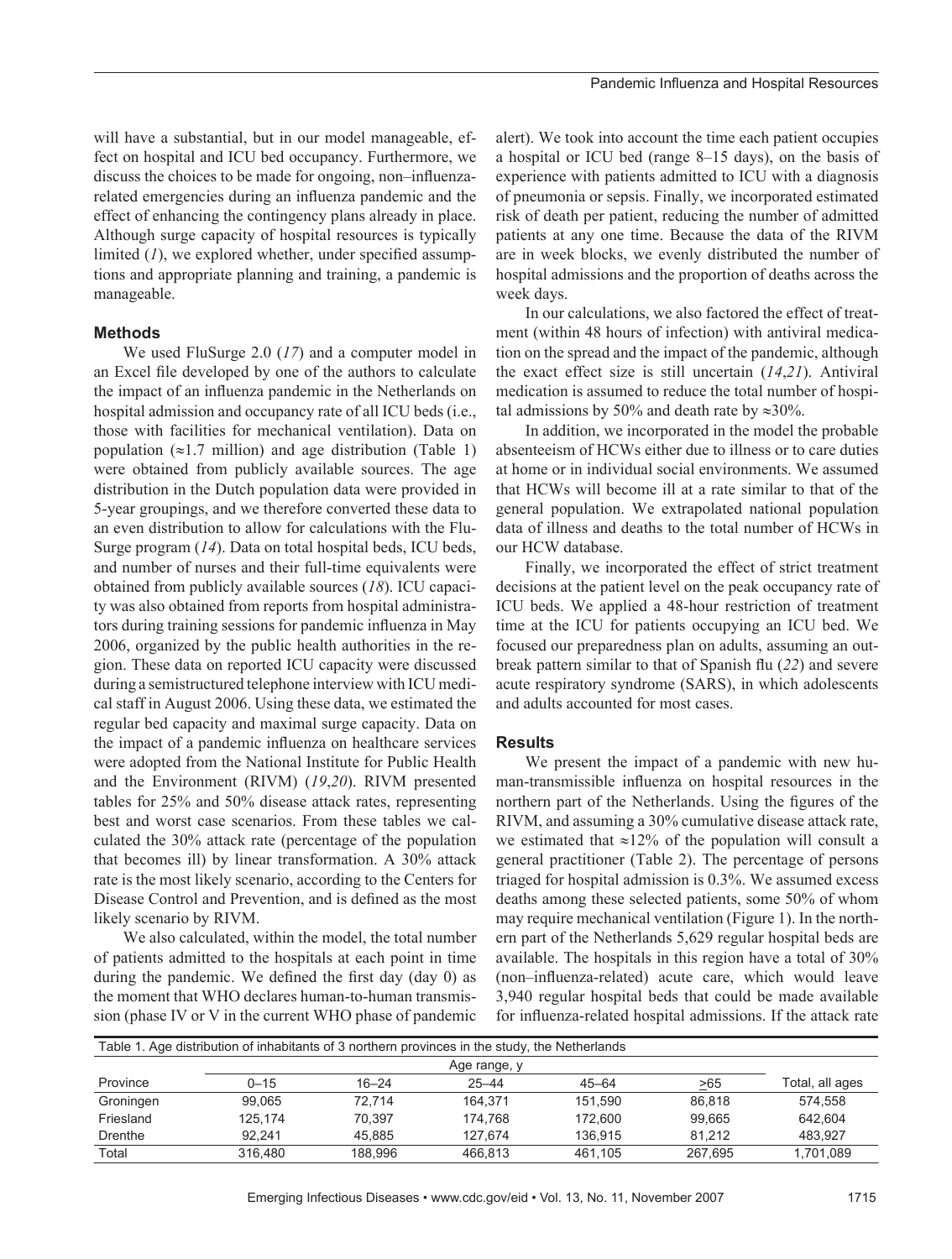### RESEARCH

| Week  | Days      | No. patients | General practitioner consultations | Hospital admissions | Deaths |
|-------|-----------|--------------|------------------------------------|---------------------|--------|
|       | $1 - 7$   |              |                                    |                     |        |
|       | $8 - 14$  | 105          | 11                                 |                     |        |
|       | $15 - 21$ | 4,694        | 515                                |                     |        |
| 3     | $22 - 28$ | 145,898      | 16,559                             | 315                 | 84     |
| 4     | $29 - 35$ | 347,288      | 44,699                             | 977                 | 420    |
| 5     | $36 - 42$ | 25,935       | 3,696                              | 95                  | 74     |
| 6     | $43 - 49$ | 578          | 84                                 |                     |        |
|       | $50 - 56$ | 11           | C                                  |                     |        |
| 8     | $57 - 63$ |              |                                    |                     |        |
| 9     | 64-70     |              |                                    |                     |        |
| Total |           | 524,507      | 65,562                             | 1,397               | 578    |

Table 2. Avian influenza impact for 3 northern provinces in the study, the Netherlands\*

% attack rate, pandemic period 9 week

reaches a maximum of 50% with a mean length of stay of 15 hospital days per patient, without any intervention, this would lead to a peak of 1,227 occupied regular hospital beds, which would suffice for influenza-related acute care. Therefore, we centered our calculations around the peak occupancy of intensive care beds. We calculated the number of hospital admissions per week, spread evenly across 7 days in the respective week, and we subtracted the number of deaths, also evenly spread across the week. We assumed that 25%–50% of total hospital admission patients would require some form of mechanical ventilator support, and we provide calculations for the extremes of our estimates. On the basis of results from a semistructured telephone interview with ICU medical staff of the hospitals in the 3 northern provinces, a maximum of 136 (of a total of 200) ICU beds could be dedicated to influenza-related acutecare patients. We estimate that 90 ICU beds will be made available in a short period. In the scenario of no additional

intervention, if the full capacity of all 136 ICU beds is used, with an attack rate of 30%, 25% ICU admissions, and a mean length of stay of 8 days, we would have a shortage of 3 ICU beds at day 28 after onset, when we expect the pandemic to peak. This shortage in ICU capacity is exacerbated with any increase in hospital length of stay or ICU length of stay.

HCWs would become ill in the pandemic in proportion to the attack rate in the general population, and we illustrated the impact of HCW absenteeism on loss of ICU bed capacity for all presented scenarios (Figures 1, 2). Furthermore, we visualized the effect of intensified treatment decisions on the occupancy of ICU beds (Figure 2). For this situation, we used the representative case scenario estimate data, i.e., 30% attack rate and a mean length of stay of 8 days, and show the effect of intensified treatment decision resulting in reduction of ICU occupancy by 5% and 20%. Intensified treatment decision was defined as discon-



Figure 1. A) 30% attack rate and mean length of stay of 8 days without antiviral medication, pandemic period 9 weeks; B) 30% attack rate and mean length of stay of 8 days with antiviral medication, pandemic period 14 weeks; C) 30% attack rate and mean length of stay of 15 days without antiviral medication, pandemic period 9 weeks; D) 30% attack rate and mean length of stay of 15 days with antiviral medication, pandemic period 14 weeks.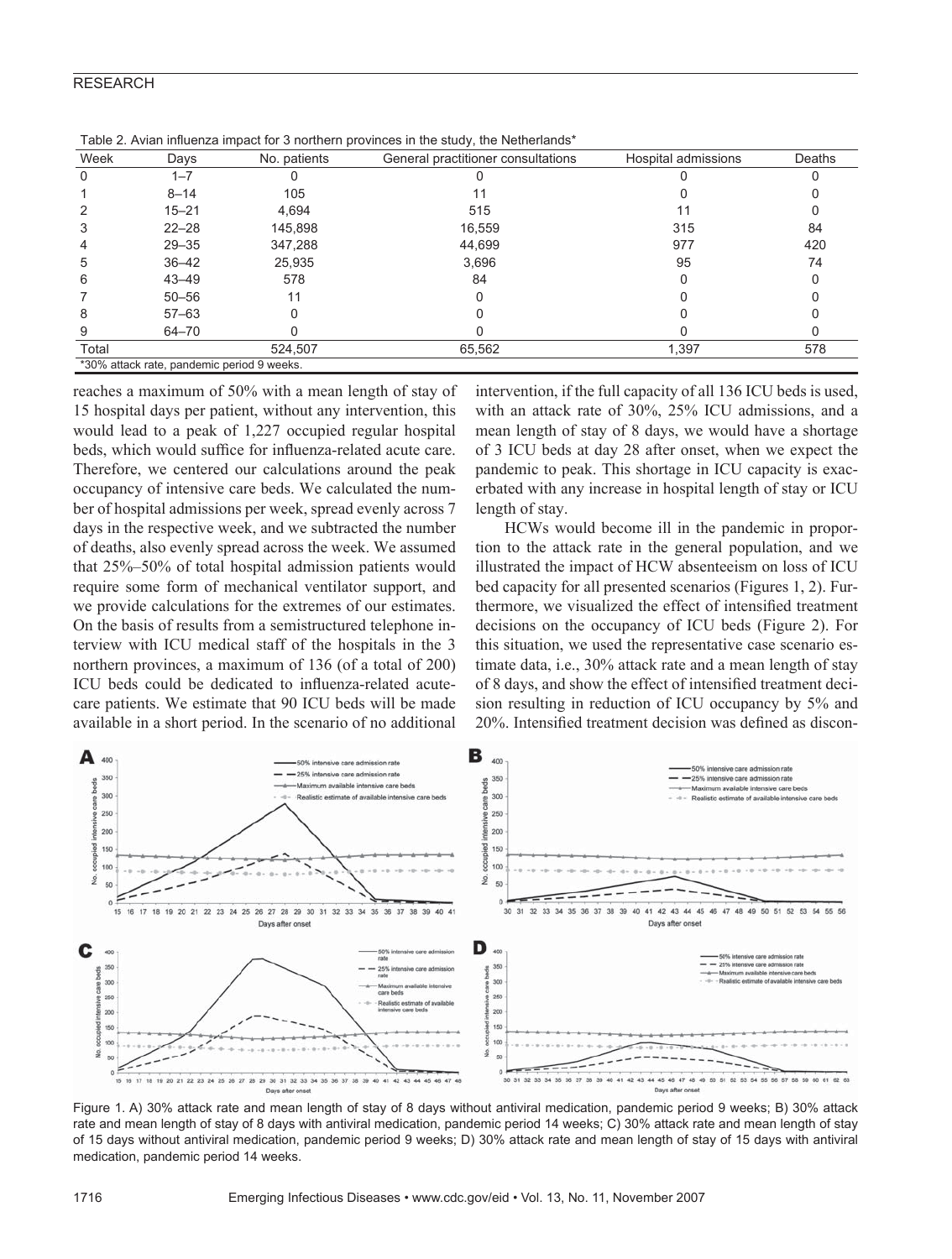

Figure 2. A) Effect of intensified treatment decision (25% intensive care unit [ICU] admission rate, mean length of stay of 8 days) without antiviral medication, pandemic period 9 weeks; B) effect of intensified treatment decision (50% ICU admission rate, mean length of stay of 8 days) without antiviral medication, pandemic period 9 weeks.

tinuation of mechanical ventilation after 48 hours, based on ample consultations within ICU teams and with partners and next of kin of patients that the patients are deemed to have no realistic hope for recovery. Finally, we made sensitivity analyses, with changing assumptions within the model; this additional material is presented in an online Technical Appendix (available from www.cdc.gov/EID/ content/13/11/1714-Techapp.pdf).

#### **Discussion**

We provide calculations for hospital bed and ICU capacity for an influenza pandemic made for 1 region in the Netherlands showing that even during the peak of the pandemic, hospital facilities can continue to provide adequate healthcare service to the public. As a novel element we include calculations for HCW absenteeism. We have not considered potential erosion of professionalism with increased absenteeism due to fear and panic among staff or due to staff members' caring for sick family members. Although morale was high during the SARS outbreak in Singapore and Toronto (*23*), some examples of strained professional behavior have been reported (*24*). We believe that erosion of professionalism and morale may be partly preventable by implementing effective protection for HCWs (*25*,*26*), with appropriate training to comply with protocols for personal protection. For a new pandemic, the important issues to factor in are magnitude and duration, calculation of staff shortages, and the limited capacity to call in external resources.

We show that an influenza pandemic can be managed, even allowing emergency care for non–influenza-related acute cases, especially when firm decision-making rules are followed and antiviral therapy is used. Without withdrawing or withholding life support to those deemed to have no realistic chance of survival, the system is bound to collapse (Figure 2). With appropriate patient management, however, adequate healthcare can be provided even during the peak of the pandemic. We recognize the ethical impact this has on the clinicians and nurses who have to make these decisions. Many clinicians now realize that end-oflife decisions are an integral part of healthcare (*27*) and can be considered independent of any specific religious background or culture (*28*). ICU staff in the Netherlands have been trained to take charge of decision processes about foregoing life support in the ICU (*27*). They are aware of potential difficulties in communicating with members of the ICU team, including medical, nursing, and technical staff in decisions at the end of life. The challenge during an outbreak of pandemic influenza will be in orchestrating and implementing these decisions under extreme time pressure. Relatives of patients as well as team members may need more time than available to accept that some patients on life support who are not responding to treatment will not recover. Some may insist on continuation of support, although it would be unwise and possibly disrespectful to these patients to continue futile treatment and unfair to others who might have been saved if those resources had been available. A generous and time-consuming approach may not apply under the anticipated extreme conditions of pandemic influenza (27).

Decision-making rules have to be adapted to real-time information updates obtained during the course of the pandemic, and briefings and exchange of information throughout the pandemic crisis are pivotal. Existing guidelines and protocols such as the Pneumonia Severity Index or its modification recommended by the American Thoracic Society or the British CURB-65, propagated by the British Thoracic Society, may not apply fully but can be used initially to guide management of patient treatment (*29*). Our overall assessment that an influenza pandemic with assumptions described here can be managed at the level of healthcare institutions clearly contrasts with the sobering and daunting analysis presented for ICU capacity in the United Kingdom or Australasia (*14*,*16*).

There are limitations to our analysis. We based our model on incomplete and sometimes conflicting or inconsistent information on the impact of an influenza pandemic. We assume that more reliable data will only become available when the pandemic is in progress. The effect of antiviral medications, vaccination campaigns, and, for instance,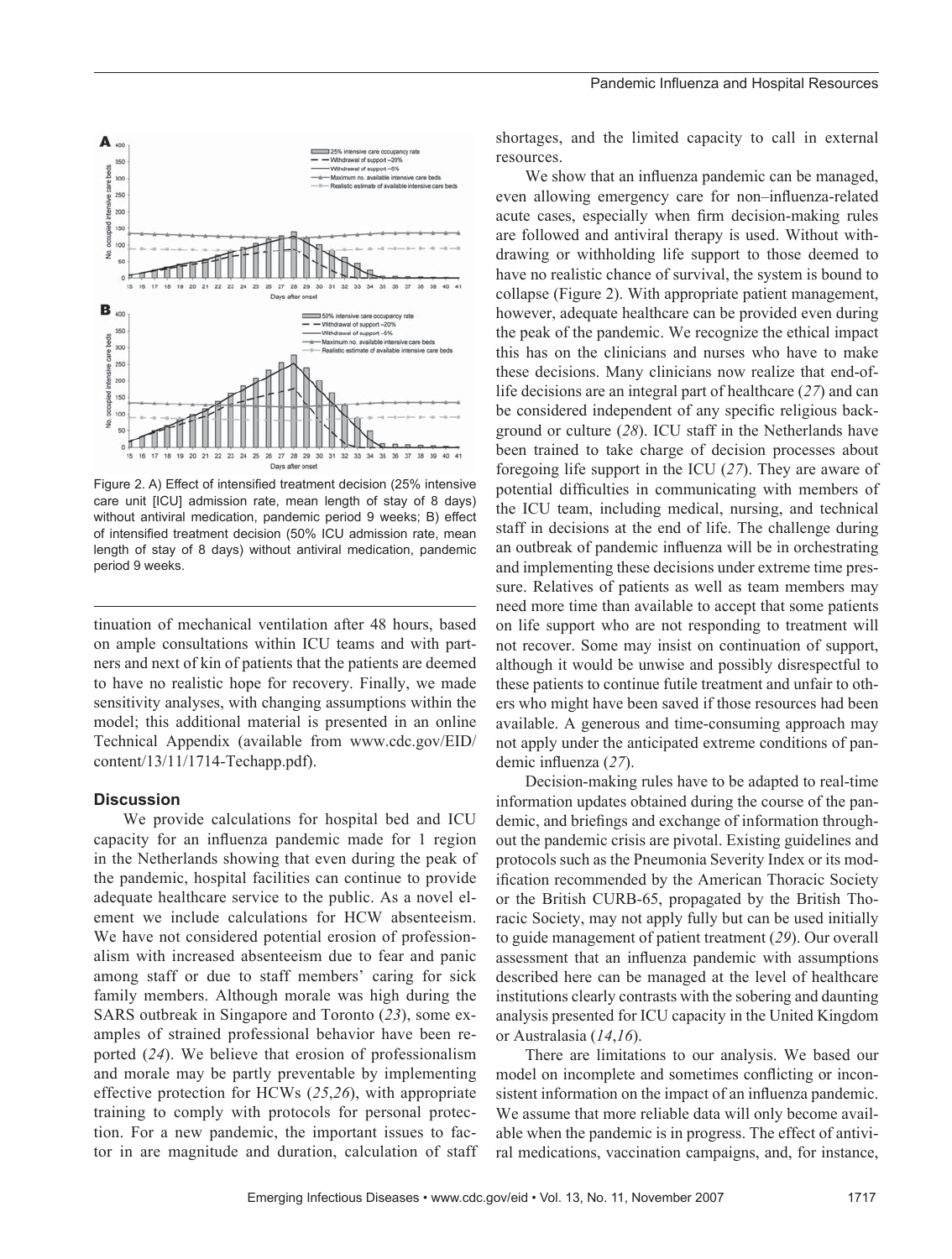#### RESEARCH

closure of schools and airports may alter the key characteristics of the pandemic, all having the effect that onset is delayed and that the course is more protracted, with a much lower peak (*12*). Even a less-than-perfect vaccine might have a tremendous impact on the course of the pandemic. Stockpiling of influenza A (H5N1) virus is now being considered in order to produce vast quantities of vaccine despite the limited protection capacity against the new virus.

The need for surge capacity of hospital resources is more dependent on the combination of excess hospital admissions and length of stay than on the mere number of hospital admissions. In the Netherlands, stockpiling of oseltamivir has been implemented, both for the public at large and for healthcare facilities and HCWs working on the frontlines during the influenza pandemic. Stockpiling of antimicrobial agents to combat secondary bacterial pneumonia is yet another important logistic challenge (*30*). The small percentage of patients admitted to hospital in our model (based on past experiences) implies that relatively small increases in admittance rate will have a huge impact on hospital resources requirement.

Extensive exposure may lead to seroconversion to avian influenza viruses, as has been shown for influenza A (H11N9) virus among waterfowl hunters and wildlife professionals (*31*). The policy in the Netherlands since this was discovered has been that all persons involved in culling should wear respiratory masks, gowns, gloves, and eye protection. Although the effectiveness of these precautions has not been prospectively tested, they might protect persons from contracting respiratory viral disease. In our hospital protocol for management of patients of new pandemic influenza and of other high-risk respiratory pathogens, we have included extensive measures to separate these patients from other patients and focus on the protection of staff (*1*). Adherence to similar protocols has been shown to protect HCWs caring for patients with SARS (*26*). In summary, we recommend using and updating the model presented here, or similar models, as an integral part of a preparedness plan and as a management tool for contingency of pandemic influenza.

Mr Nap is pursuing a PhD degree in hospital and intensive care capacity planning, including infectious diseases surge capacity planning. His interests include infectious diseases epidemiology, disasters, and application of mathematical modeling to hospital and intensive care resource planning.

#### **References**

- 1. Bartlett JG. Planning for avian influenza. Ann Intern Med. 2006;145:141–4.
- 2. Beigel JH, Farrar J, Han AM, Hayden FG, Hyer R, de Jong MD, et al. Avian influenza A (H5N1) infection in humans. N Engl J Med. 2005;353:1374–85.
- 3. Fauci AS. Pandemic influenza threat and preparedness. Emerg Infect Dis. 2006;12:73–7.
- Mounier-Jack S, Coker RJ. How prepared is Europe for pandemic influenza? Analysis of national plans. Lancet. 2006;367:1405-11.
- 5. Tsang KW, Eng P, Liam CK, Shim YS, Lam WK. H5N1 influenza pandemic: contingency plans. Lancet. 2005;366:533–4.
- 6. Fouchier RA, Schneeberger PM, Rozendaal FW, Broekman JM, Kemink SA, Munster V, et al. Avian influenza A virus (H7N7) associated with human conjunctivitis and a fatal case of acute respiratory distress syndrome. Proc Natl Acad Sci U S A. 2004;101:1356–61.
- 7. Koopmans M, Wilbrink B, Conyn M, Natrop G, van der Nat H, Vennema H, et al. Transmission of H7N7 avian influenza A virus to human beings during a large outbreak in commercial poultry farms in the Netherlands. Lancet. 2004;363:587–93.
- 8. World Health Organization. Cumulative number of confirmed human cases of avian influenza A/(H5N1) reported to WHO [cited 2007 May 10]. Available from http://www.who.int/csr/disease/ avian\_influenza/country/en/index.html
- Webster RG, Govorkova EA. H5N1 influenza-continuing evolution and spread. N Engl J Med. 2006;355:2174–7.
- 10. Nicoll A. Human H5N1 infections: so many cases—why so little knowledge? Euro Surveill. 2006;11:11–4.
- 11. de Jong MD, Simmons CP, Thanh TT, Hien VM, Smith GJD, Chau TNB, et al. Fatal outcome of human influenza A (H5N1) is associated with high viral load and hypercytokinemia. Nat Med. 2006;12:1203–7.
- 12. Ferguson NM, Cummings DAT, Fraser C, Cajka JC, Cooley PC, Burke DS. Strategies for mitigating an influenza pandemic. Nature. 2006;442:448–52.
- 13. Gruber PC, Gomersall CD, Joynt GM. Avian influenza (H5N1): implications for intensive care. Intensive Care Med. 2006;32:823–9.
- 14. Menon DK, Taylor BL, Ridley SA. Modelling the impact of an influenza pandemic on critical care services in England. Anaesthesia. 2005;60:952–4.
- 15. Hick JL, O'Laughlin DT. Concept of operations for triage of mechanical ventilation in an epidemic. Acad Emerg Med. 2006;13:223–9.
- 16. Anderson TA, Hart GK, Kainer MA. Pandemic influenza—implications for critical care resources in Australia and New Zealand. J Crit Care. 2003;18:173–80.
- 17. Centers for Disease Control and Protection. FluSurge2.0: a manual to assist state and local public health officials and hospital administrators in estimating the impact of an influenza pandemic on hospital surge capacity (beta test version). Atlanta: The Centers; 2005. Available from http://www.cdc.gov/flu/tools/flusurge
- 18. Centraal Bureau voor de Statistiek. Statistisch jaarboek 2006. Heerlen (the Netherlands): Centraal Bureau voor de Statistiek; 2006.
- 19. Hagenaars TJ, Van Genugten MLL, Wallinga J. Scenario analysis of transmission dynamics, health-care demand and mortality. Brief report to the Health Inspectorate of the Netherlands. Bilthoven (the Netherlands): RIVM; 2003.
- 20. Van Genugten MLL, Heijnen MLA, Jager JC. Scenario ontwikkeling zorgvraag bij een influenzapandemie. RIVM rapport 217617 004. Bilthoven (the Netherlands): RIVM; 2001.
- 21. Nordstrom BL, Sung I, Suter P, Szneke P. Risk of pneumonia and other complications of influenza-like illness in patients treated with oseltamivir. Curr Med Res Opin. 2005;21:761–8.
- 22. Kash JC, Tumpey TM, Proll SC, Carter V, Perwitasari O, Thomas MJ, et al. Genomic analysis of increased host immune and cell death responses induced by 1918 influenza virus. Nature. 2006;443:578-81.
- 23. Bournes DA, Ferguson-Pare M. Persevering through a difficult time during the SARS outbreak in Toronto. Nurs Sci Q. 2005;18: 324–33.
- 24. Straus SE, Wilson K, Rambaldini G, Rath D, Lin Y, Gold WL, et al. Severe acute respiratory syndrome and its impact on professionalism: qualitative study of physicians' behaviour during an emerging healthcare crisis. BMJ. 2004;329:83.